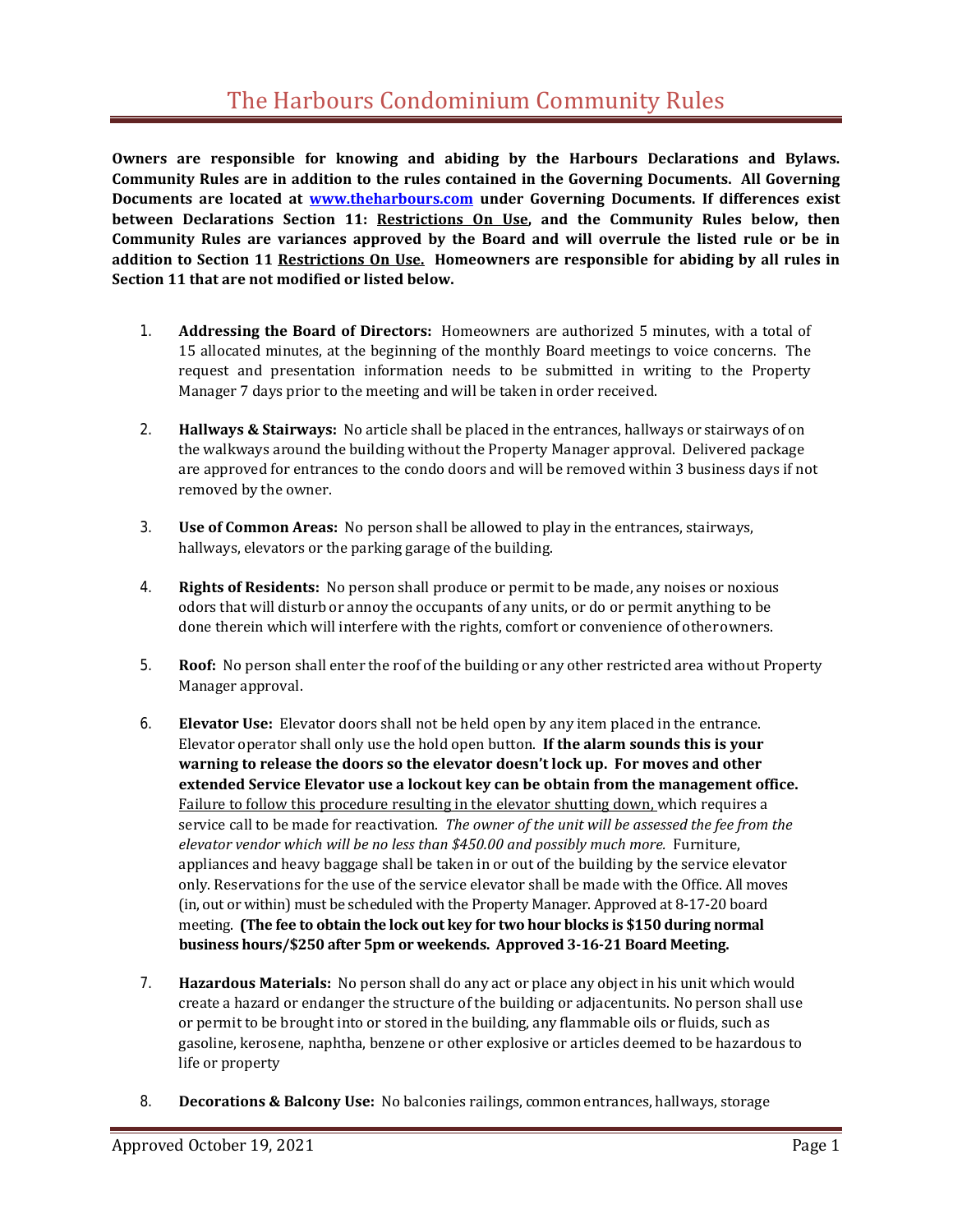areas, decks, or any other portions of the common elements shall have their appearance changed by any owner, in any manner, without Board approval. Nor shall any sign, notice, advertisement or decoration be displayed from any window, door, or other part of the building without Property Manager approval. Nothing shall be hung or shaken from the balconies, windows, fences or common elements. US flags and other BOD approved flags and/or banners can be displayed from balcony railings or decks when properly secured on Thunder and Independence Day. Holiday lights can be displayed from balconies from Thanksgiving to January 6th. Use of gas and charcoal grills are prohibited on decks and balconies. No radio or television aerial shall be attached to or hung from the exterior of the building without Property Manager approval. Hot Tubs are not allowed on Balconies.

- 9. **Grills:** Use of gas and charcoal grills are prohibited on balconies. The use of any propane or gas equipment is prohibited on balconies. The Townhomes on Riverside Dr are permitted to use gas or propane grill/equipment, as per fire code.
- 10. **Garbage:** All garbage, trash and refuse from units shall be deposited within a plastic bag and placed directly into dumpster or placed with care in the trash chute. Close the trash chute after depositing trash.
- 11. **Unit Upkeep:** Each person shall keep his/her unit in a good state of preservation and cleanliness, and shall not sweep, throw, or allow to fall from the floors, balconies or windows thereof, any dirt, water, other substance or things.
- 12. **Water Apparatus:**(including, without limitation, air conditioning condensation drains and sink drain in the units shall not be used for any purpose other than those for which they were constructed, nor shall any sweepings, rubbish, rages, paper, ashes or any other article be thrown into the same. Any damage resulting from misuse or negligence in the maintenance of any water apparatus shall be paid for by the owner in whose unit it shall have been caused. Owner is responsible to make repairs if water continuously runs in toilets or from faucets.
- 13. **Water Alarms:** Every unit is issued two alarms that are to be placed under the kitchen sink and the floor in the water heater closet. These two alarms are owned by the HOA and the unit owner is required to leave the alarms in place and ensure they are operational. The batteries will beep when they need to be replaced and the owner is responsible to bring the alarm to the front office for a new battery. The two alarms will be inspected once a year by the association in conjunction with the smoke detector inspection. If an alarm is missing, it will be replaced and the owner will be billed.
- 14. **Water Supply Lines:** To decrease Owner's liability it is encouraged to use stainless steel hoses on toilets, washing machines, refrigerators and dishwashers to reduce the possibility of hoses breaking and creating water damage.
- 15. **Windows & Doors:** Residents shall close all exterior windows or sliding doors when necessary to avoid possible damage from storms or the elements.
- 16. **Changes to the Building:** No person shall do any painting or decorating of the exterior of the building or make any alterations or construct any improvements to the exterior of the building or balconies without Board approval. Any change request requires the submission of an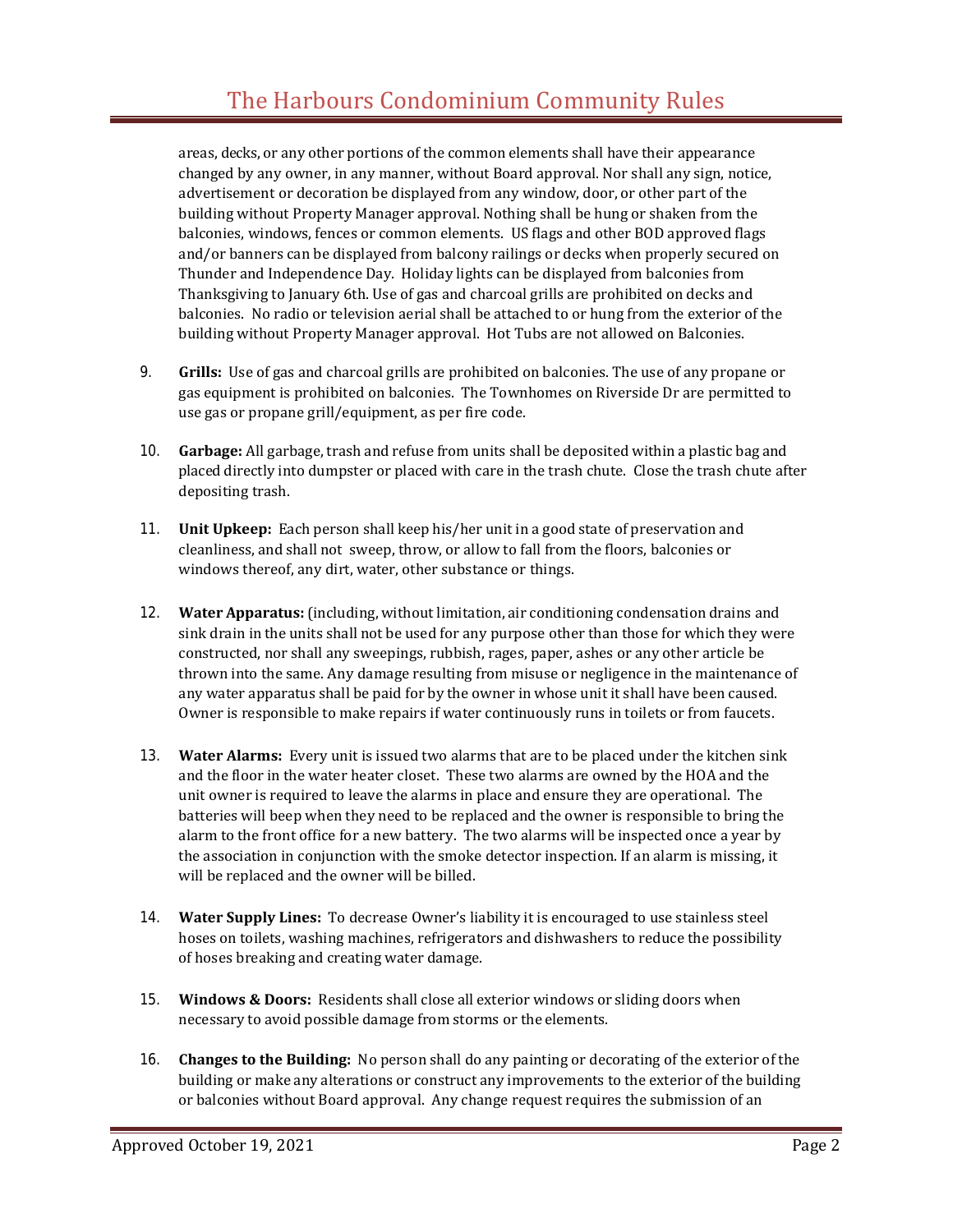Architectural Review Application on the website (under forms).

- 17. **Common Elements:** No person shall interfere with the plumbing, heating, air conditioning or lighting apparatus which is part of the common areas.
- 18. **Parking Spaces**: No person shall use parking spaces of other owners without permission or use HOA Temporary Parking without a permit provided by the Property Management Office. Violators will be towed (See document HOA Temporary Parking Rules). Parking spaces are to be used as described in the Declarations. Parking spaces are to be used for automobiles. All motorized licensed vehicles are considered automobiles. Storage and/or non-motorized vehicles are prohibited. No vehicles shall be left standing in a parking space in a non-operative condition, nor shall there be any repairs done to vehicles in a parkingspace. No automobile shall be parked in such a manner as to impede or prevent ready access to the parking areas and any other traffic regulations published in the future for the safety, comfort and convenience of all residents.
- 19. **Key Fobs/Cards:** All FOBs and Entry Cards shall be registered at the front office. Those not registered will be deactivated within two weeks of condo purchase or new rental. Report lost Fobs and entry cards to the front office immediately. Additional and replacement Fobs or entry cards will be registered with a valid state ID and are subject to the fee schedule posted in the front office.
- 20. **Contractors:** Owners are responsible to ensure contractors performing work on their unit check in with the front office from 8am-5pm Monday-Friday to obtain and sign contractor rules (see website Contractor Rules) and obtain HOA temporary parking permits (if required) prior to conducting any work (see HOA Temporary Parking). Owners are responsible for ensuring contractors follow contractor rules. Contractors working on weekends will need to check into the office house 8am-5pm Monday-Friday.
- 21. **Door Keys & Keypad Codes:** The owner of each unit shall have the option to place with the Property Management office, a key to their respective unit; such key to be utilized by the HOA Property Management only for entry into such unit as provided in the declaration or for such purpose as may be authorized in writing by said owner. In the event that an owner elects not to furnish the Board a passkey to such owners' unit, such election shall not alter or reduce the rights of entry granted to the HOA Property Management office in the Declarations and in the event it becomes necessary for management to exercise rights of entry therein granted, the management is hereby authorized to utilize such methods as may be necessary to gain such entry (including physical force, if necessary) and such owner hereby releases the Board from any liability for damages caused by any such entry and agrees to indemnify and hold harmless the Board from any claims arising there from. **Bylaws, Article 5 section 5.01 Right of Entry. Declarations Section 12: Maintenance, Decoration, Repairs, Replacement B. Units.**
- 22. **Owners Guests & Tenants:** Owners shall be held responsible for the action of their tenants, children, employees (contractors), agents, invitees, and their guests.
- 23. **Insurance:** Each owner shall obtain his/her own personal liability insurance covering this unit with liability of not less than Three Hundred Thousand Dollars (\$300,000.00). Each owner shall be solely responsible for obtaining his/her own insurance to cover any such loss and risk, including, without limitation, insurance for automobiles or other personal property parked or